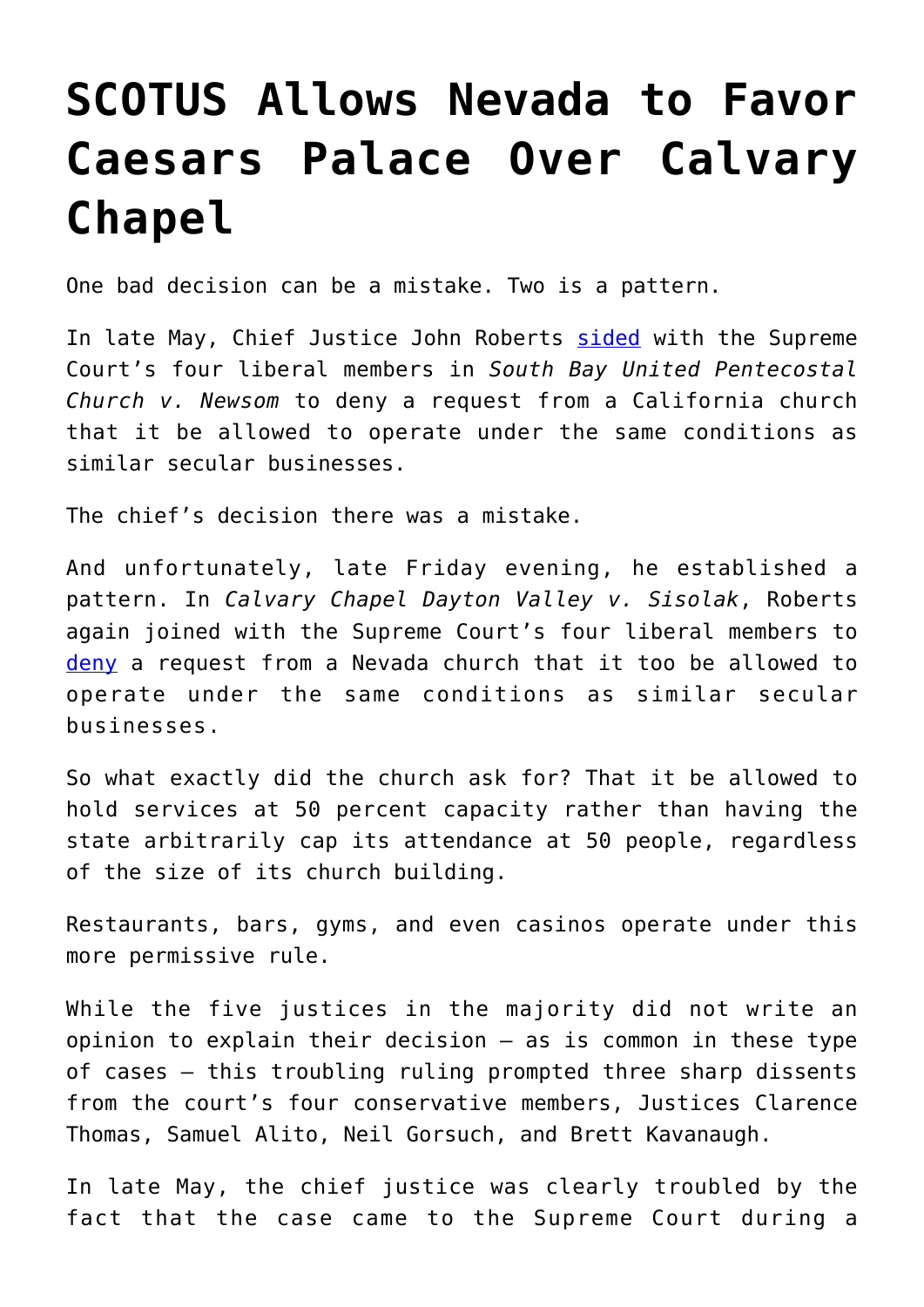pandemic, and it clearly weighed heavily on his mind. There he wrote that the Constitution "principally entrusts" elected officials to deal with health crises and other "areas fraught with medical and scientific uncertainties."

But as Alito and Kavanaugh pointed out, that broad discretion is less defensible in this particular case. More time has passed, and the Nevada governor treats similar activities differently based only on whether they are religious in nature. There is [no pandemic exception](https://www.heritage.org/the-constitution/commentary/constitution-isnt-suspended-covid-19-attorney-general-barr-warns-public?_ga=2.106584451.1457385529.1596029673-558362307.1588960120) to the Constitution.

Each dissent made compelling points.

## In his dissent, Alito said:

*The Constitution guarantees the free exercise of religion. It says nothing about the freedom to play craps or blackjack, to feed tokens into a slot machine, or to engage in any other game of chance. But the governor of Nevada apparently has different priorities.*

*Claiming virtually unbounded power to restrict constitutional rights during the COVID-19 pandemic, he has issued a directive that severely limits attendance at religious services.*

*A church, synagogue, or mosque, regardless of its size, may not admit more than 50 persons, but casinos and certain other favored facilities may admit 50% of their maximum occupancy—and in the case of gigantic Las Vegas casinos, this means that thousands of patrons are allowed.*

*That Nevada would discriminate in favor of the powerful gaming industry and its employees may not come as a surprise, but this court's willingness to allow such discrimination is disappointing. We have a duty to defend the Constitution, even a public health emergency does not absolve us of that responsibility.*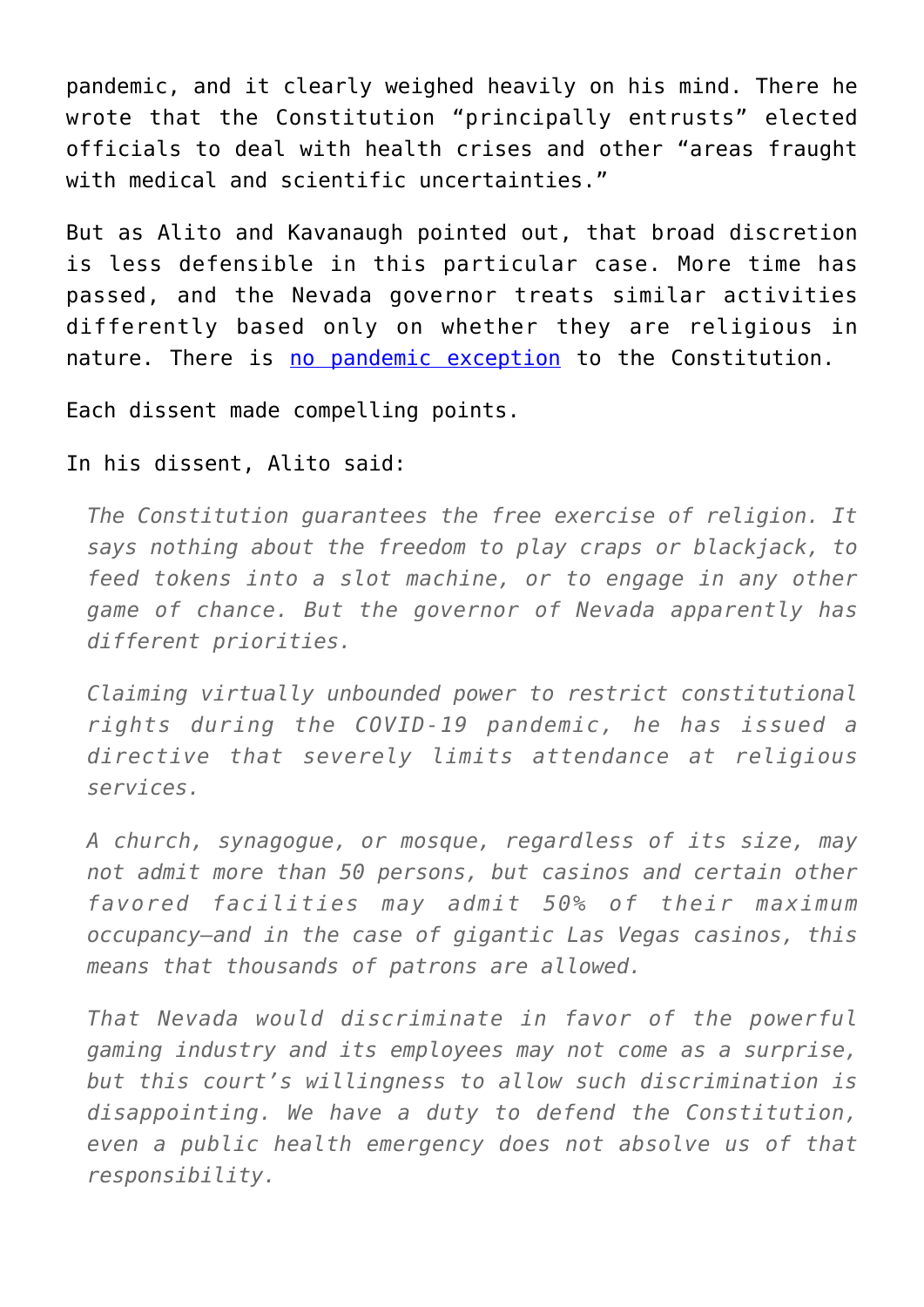## Kavanaugh fully joined Alito's dissent and further added:

*To be clear, a State's closing or reopening plan may subject religious organizations to the samelimits as secular organizations. And in light of the devastating COVID-19 pandemic, those limits may be very strict. But a state may not impose strict limits on places of worship and looser limits on restaurants, bars, casinos, and gyms, at least without sufficient justification for the differential treatment of religion.*

Kavanaugh also went to great lengths to "explain how this case fits into the [Supreme] Court's broader religion jurisprudence," and in fact, his thoughtful opinion may give the most insight into how the justices would frame future cases dealing with restrictions or burdens on religious activity.

Gorsuch, though, succinctly summarized the case in his brief dissent. He said:

*This is a simple case. Under the governor's edict, a 10 screen "multiplex" may host 500 moviegoers at any time. A casino, too, may cater to hundreds at once, with perhaps six people huddled at each craps table here and a similar number gathered around every roulette wheel there.*

*Large numbers and close quarters are fine in such places. But churches, synagogues, and mosques are banned from admitting more than 50 worshippers—no matter how large the building, how distant the individuals, how many wear face masks, no matter the precautions at all. In Nevada, it seems, it is better to be in entertainment than religion.*

*Maybe that is nothing new. But the First Amendment prohibits such obvious discrimination against the exercise of religion. The world we inhabit today, with a pandemic upon us, poses unusual challenges. But there is no world in which the*